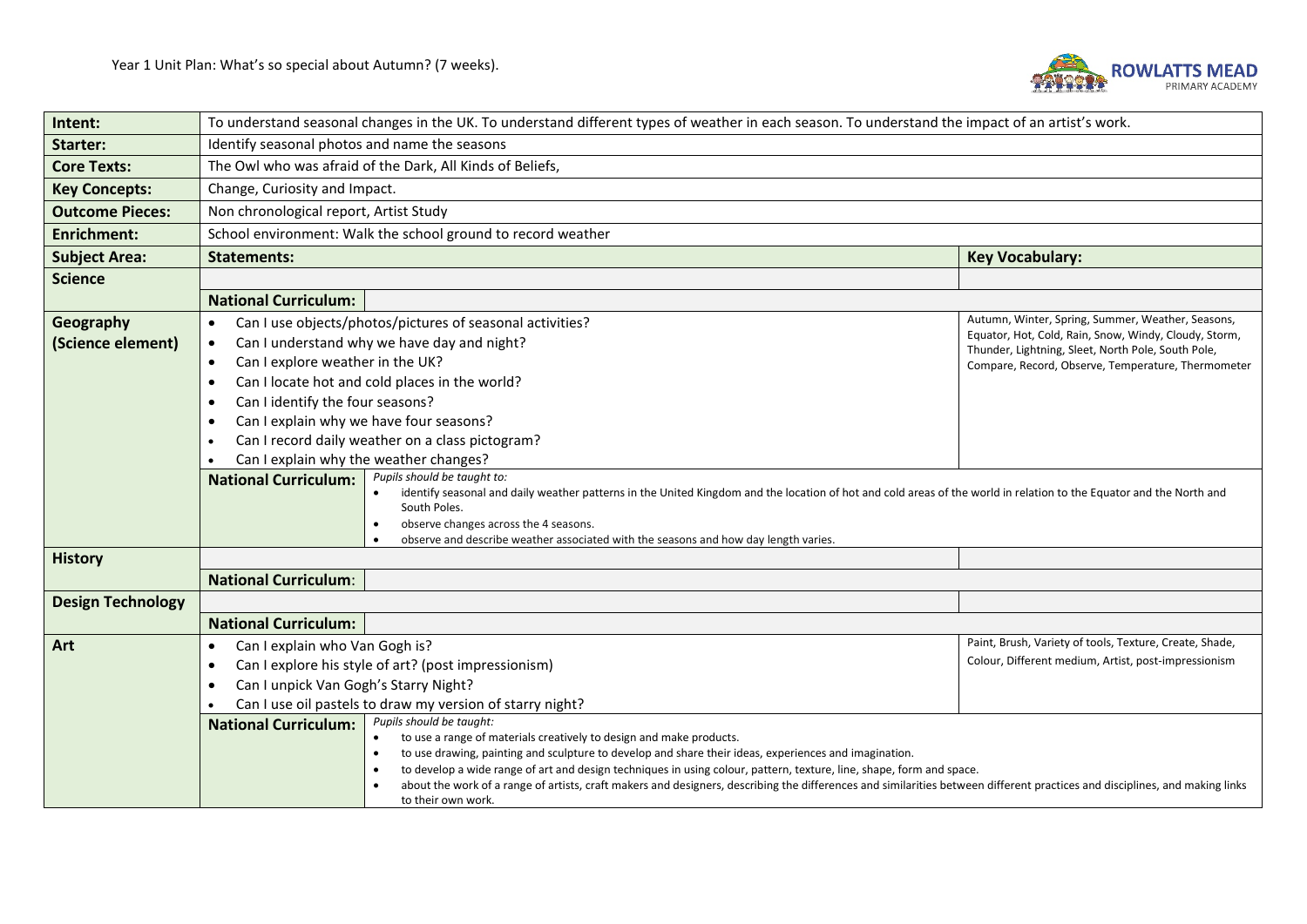

| Can I respond to different moods (four seasons) in music?<br>$\bullet$                           | Volume                                                                                                                                                            |  |  |  |
|--------------------------------------------------------------------------------------------------|-------------------------------------------------------------------------------------------------------------------------------------------------------------------|--|--|--|
| $\bullet$                                                                                        |                                                                                                                                                                   |  |  |  |
| Pupils should be taught to:                                                                      |                                                                                                                                                                   |  |  |  |
| listen with concentration and understanding to a range of high-quality live and recorded music   |                                                                                                                                                                   |  |  |  |
| <b>PSHE</b><br><b>National Curriculum:</b>                                                       |                                                                                                                                                                   |  |  |  |
|                                                                                                  |                                                                                                                                                                   |  |  |  |
| <b>National Curriculum:</b>                                                                      |                                                                                                                                                                   |  |  |  |
| <b>E-Safety - Project Evolve</b>                                                                 | Paint Program, Tool, Paintbrush, Erase, Fill, Undo                                                                                                                |  |  |  |
| Strand 3 - Online Reputation                                                                     | Piet Mondrian, Primary Colours, Shape Tools, Line Tool,<br>Fill Tool, Undo Tool, Henri Matisse, Shape Tool,                                                       |  |  |  |
| Strand 4 - Online Bullying                                                                       | Wassily Kandinsky, Feelings, Colour, Brush Style                                                                                                                  |  |  |  |
| See Project Evolve Document.                                                                     | Georges Seurat, Pointillism, Brush Size,                                                                                                                          |  |  |  |
|                                                                                                  | Pictures, Painting, Computers, Like, Prefer, Dislike                                                                                                              |  |  |  |
| <b>NCEE Unit 2: Digital Painting</b>                                                             |                                                                                                                                                                   |  |  |  |
| To describe what different freehand tools do                                                     |                                                                                                                                                                   |  |  |  |
| To use the shape tool and the line tools                                                         |                                                                                                                                                                   |  |  |  |
| To make careful choices when painting a digital picture                                          |                                                                                                                                                                   |  |  |  |
| To explain why I chose the tools I used                                                          |                                                                                                                                                                   |  |  |  |
| To use a computer on my own to paint a picture                                                   |                                                                                                                                                                   |  |  |  |
| To compare painting a picture on a computer and on paper                                         |                                                                                                                                                                   |  |  |  |
|                                                                                                  |                                                                                                                                                                   |  |  |  |
| use technology purposefully to create, organise, store, manipulate and retrieve digital content. |                                                                                                                                                                   |  |  |  |
|                                                                                                  | Can I draw a picture to reflect how I feel listening to each season?<br><b>National Curriculum:</b><br>Pupils should be taught to:<br><b>National Curriculum:</b> |  |  |  |